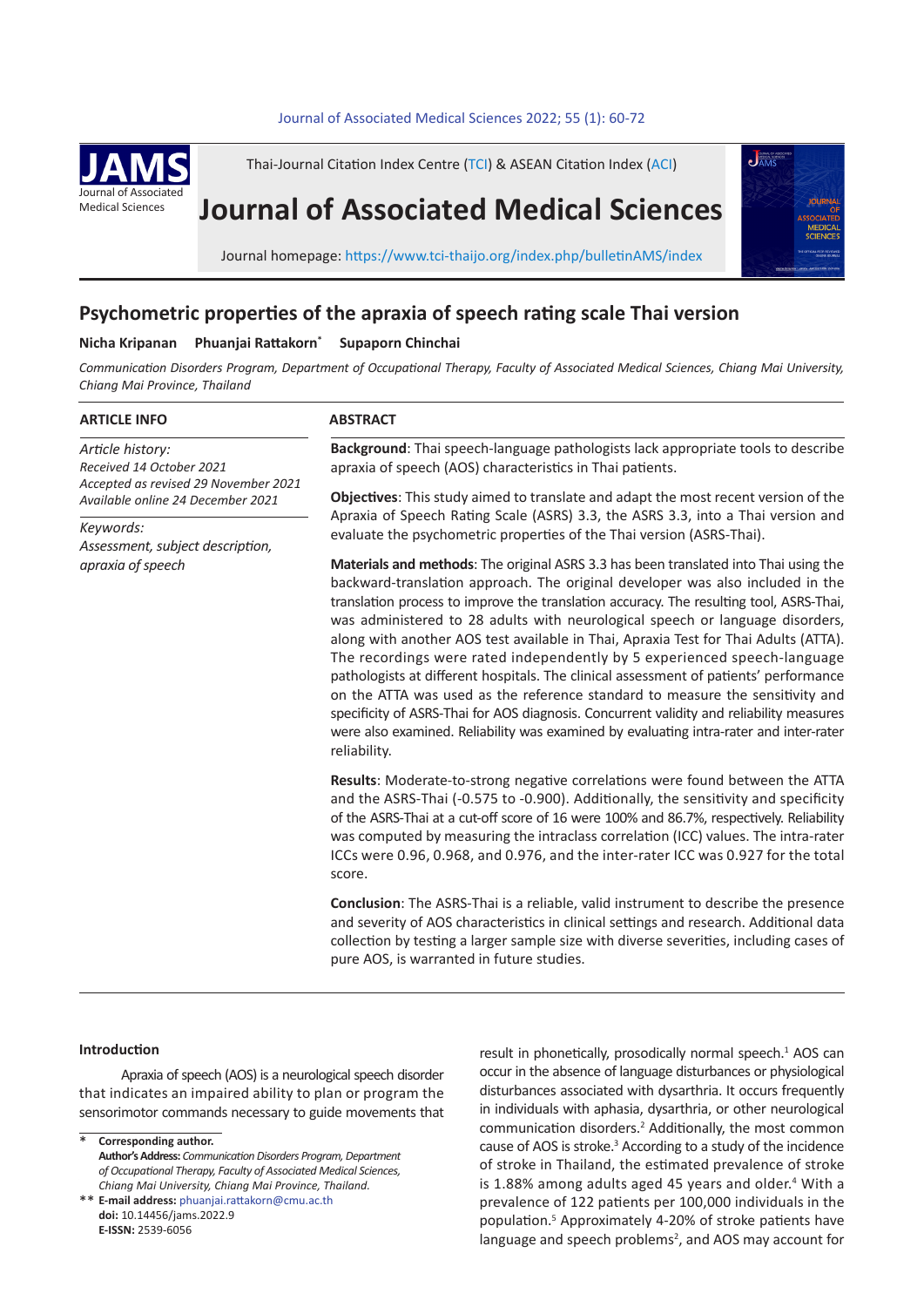6.9% of motor speech disorders.<sup>1</sup> Of further note, AOS tends to co-occur with Broca's aphasia<sup>6</sup> and rarely presents without other speech-language deficits.<sup>7</sup>

The primary method used in the differential diagnosis of AOS is auditory perceptual assessment.<sup>1, 8</sup> Challenges in the differential diagnosis of AOS include its probable co-occurrence with aphasia or dysarthria and controversies regarding its diagnostic criteria.<sup>9</sup> The clinical diagnosis of AOS requires a task that can reveal a patient's apraxic performance.<sup>8</sup>

In Thailand, based on Darley's definition of AOS<sup>10</sup>, Akamanon developed the Apraxia Test for Thai Adults (ATTA) to be administrated by speech-language pathologists (SLPs).<sup>11</sup> The key points of Darley's definition are that (a) AOS affects articulation, (b) AOS compromises the positioning and sequencing of the articulators, (c) AOS is not caused by muscular weakness and is unrelated neuromuscular deficits, and (d) AOS affects prosody.<sup>10</sup> ATTA consists of seven subtests that require nonspeech or speech tasks: the former includes automatic control of articulators, imitation of the articulatory movement, oral apraxia, and limb apraxia; while the latter includes repetition, vowel prolongation, and diadochokinetic rate, and spontaneous and automatic speech. All the subtests are used to identify the characteristics of AOS, and each subtest has a scoring system ranging from a 3-point scoring scale to a 12-point scoring scale, with no cut-off score.<sup>11</sup>

Sarankawin studied the test-retest reliability of ATTA and compared the performance of 100 healthy Thai participants aged 20-40 years and 41-65 years. Ranging from 0.71 to 0.97, the test-retest reliability coefficient of each subtest was high. However, the validity of ATTA in determining the level of severity of speech impairments exhibited by the tested patients has not been studied. Additionally, ATTA's scoring criteria only evaluate articulatory errors without providing details about specific AOS characteristics and their frequencies (the scoring criteria of ATTA are presented in Table 3). ATTA's scoring criteria contain a mix of numerous target behaviors and symptoms, rather than measuring one symptom along a meaningful continuum of severity. For example, a score value of 3 for the spontaneous speech and automatic speech subtest, incorporates word length, correct word use, and appropriate grammar. The limitations inherent in the variability of these scoring descriptors decrease their potential utility. Decreasing ATTA scores may not reflect an increasing severity of AOS. Clinicians who employ ATTA must interpret the results without a cut-off score, and extra examinations may be required for differential diagnosis. Furthermore, some clinicians used words and pictures from ATTA in their clinical AOS diagnosis without employing the scoring criteria.<sup>12</sup>

Published tests for the diagnosis of AOS include the Apraxia Battery for Adults second edition (ABA-2)<sup>13</sup> and Quick Assessment for Apraxia of Speech.<sup>14</sup> However, these tests contain words and sentences in English, which cannot be translated for assessing Thai speech defects because of cultural and phonological differences. Although the translated words and sentences for collecting speech samples would have the same content as the original test, they cannot be used for assessment within the Thai phonetic context. Only the translated scoring criteria can be used across languages. For example, "cat, catnip, catapult, catastrophe<sup>15"</sup> would be translated into Thai (pronunciation): "แมว (mɛːw), กัญชาแมว (kan-t͡ɕʰaː-mɛːw), เครื่องยิงก้อนหิน (kʰrɯ̂a̯ŋ-jiŋ-kɔ̂ːn-hǐn), ภัยพิบัติ  $(p<sup>h</sup>a<sub>j</sub>-p<sup>h</sup>i-bat)$ ." The translated stimuli do not share the same first syllable and do not successively increase in length. Furthermore, the word "กัญชา (kan-tɕʰaː)" is not appropriate ͡ in Thai culture because it also means cannabis (a narcotic), and Thai patients may not be familiar with the word "เครื่องยิงก้อนหิน (k<sup>h</sup>rŵan-jin-kô:n-hǐn)." Therefore, any assessment in the Thai language would require developing a set of words and sentences suitable for Thai culture. Alternatively, it could be possible to use existing feasible and valid Thai words and sentences combined with translated scoring criteria from another language.

Apraxia of Speech Rating Scale (ASRS) 1.0<sup>16</sup> was developed at the Mayo Clinic to describe the characteristics frequently associated with AOS by using speaking tasks from the Western Aphasia Battery-Revised (WAB-R)<sup>17</sup>, alternate motion rate (AMR), sequential motion rate (SMR), and supplementary motor speech tasks as speech samples for scoring. The validity and reliability of ASRS 1.0 were measured in 133 adults with neurodegenerative speech or language disorders. Inter-rater reliability was strong: the intraclass correlation (ICC) was 0.94 for the total score and 0.91 for the number of AOS characteristics identified to be present. Intra-rater ICC ranged from 0.91 to 0.98. Validity was strong based on correlations with clinical diagnoses and assessments of severity. Specificity was 100% when the cut-off ASRS score was set at 8. Sensitivity was 75% with a cut-off score of 14, 90.5% with the cut-off of 10, and 96% with the cut-off of 8. These results suggested that the ASRS 1.0 was a potentially useful instrument for measuring the presence and severity of AOS characteristics. However, some of the items were not easily scored, and there was some redundancy across items that required a revision of the scale.<sup>16</sup> The ASRS 1.0 was also translated into Spanish.<sup>18</sup>

In the process of validation, ASRS has undergone multiple revisions. The most recently published version is ASRS 3.0.19 ASRS 3.0 rates 13 speech features, while ASRS 1.0 rates 16 speech features. In terms of the overall organization, ASRS 3.0 was reduced from four to three categories: articulatory features, prosodic features, and others. ASRS 3.0 also eliminates some features: a) increased distortions or distorted substitutions with an increased speech rate, b) lengthened intersegment durations, and c) sound prolongations (beyond lengthened segments). Some features were reorganized: The audible or visible group is now a single feature, and false starts are grouped with repetitions. Several features have been clarified (e.g., overall speech rate, AMRs, SMRs). Like ASRS 1.0, ASRS 3.0 uses a 5-point scale with operationalized descriptors for each rating level. ASRS 3.0 was studied in 28 adults with chronic aphasia and suspected AOS from stroke and brain injury.<sup>20</sup> Inter-rater ICC was 0.954 for the total ASRS score and ranged from 0.034 to 0.789 for individual items. The concurrent validity of ASRS 3.0 ranged from 0.593 to 0.991. These results suggested that the ASRS 3.0 may be a reliable measurement of AOS characteristics, and additional operationalization of rating procedures may be required to improve the inter-rater reliability of a few items.<sup>20</sup>

The developers' unpublished update of ASRS  $3.3^{21}$  is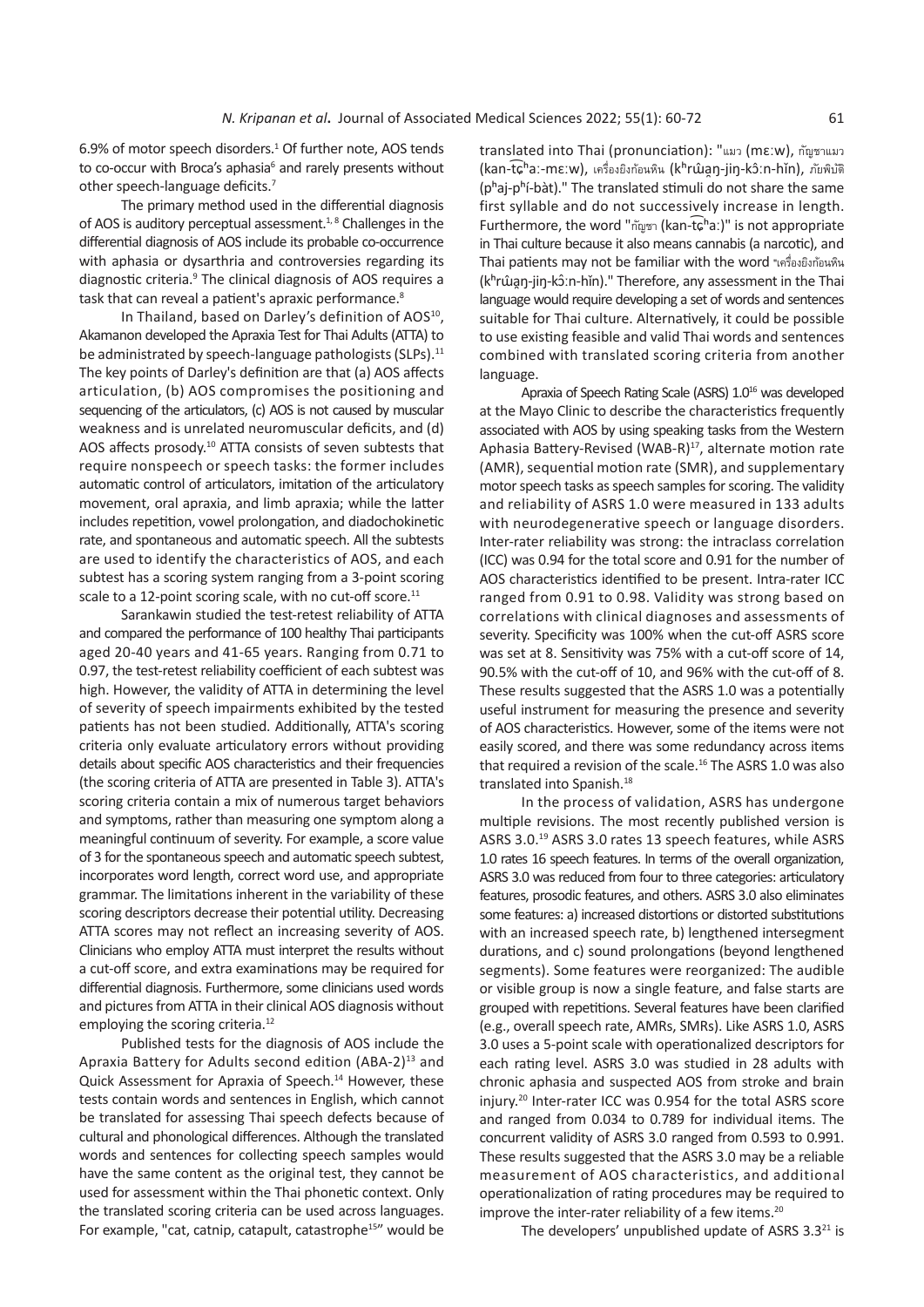similar to ASRS 3.0, but there was a wording change in item 13: from "score on a maximum number of syllables/repetitions per breath group" to "score on an average number of syllables/ repetitions per breath group across tasks." Since some patients perform differently in different contexts, this feature reflects the respiratory coordination of AOS using the average number of performances when perceiving a reduction. The validity or reliability of the ASRS 3.3 has not been established.<sup>21</sup>

Considering the lack of a test to describe AOS characteristics in Thai patients, the present study sought to translate the ASRS, which provides details of the presence and severity of speech impairments associated with AOS and is suitable for assessing speech across languages by collecting speaking tasks from the WAB-Thai, AMR, and SMR as speech samples for scoring. Furthermore, the sensitivity and specificity of the ASRS in assessing stroke- or brain injury-induced AOS has never been studied before.

Thus, the aims of this study were as follows: Translate ASRS 3.3 into Thai language, adapt ASRS 3.3 for Thai language, and evaluate the concurrent validity, sensitivity, specificity, and reliability of ASRS Thai in assessing neurological communication disorders to achieve clinical diagnostic accuracy for acquired AOS in Thai adults. The achievement of these objectives would facilitate appropriate treatment planning by Thai clinicians and provide information regarding the additional refinement of the original ASRS.

# **Materials and methods**

This study includes 2 phases; Phase 1 is to translate and adapt ASRS 3.3 into Thai language, and Phase 2 is to evaluate the psychometric properties of ASRS-Thai. The flow diagram of the study procedure is provided in Appendix 1.

# **Phase 1: Translation and cross-cultural adaptation of ASRS 3.3**

ASRS 3.3,<sup>21</sup> the most recent version of ASRS, was translated and adapted into Thai by following a standard forward- and backward-translation process<sup>22</sup> with permission from the original developers.

The first stage involved the production of two translations

by two independent translators with different backgrounds: an SLP and a professor (linguistic). In the second stage, the two translators synthesized the results of their respective translations to produce one translation. In the third stage, two back-translations based on the synthesized translation were produced by two other independent translators with different backgrounds who were blinded to the original version. The fourth stage involved an expert committee meeting where comparisons were conducted between all the versions of translations and back-translations and the original ASRS 3.3; adjustments were subsequently made to yield a pre-final version. The fifth stage was a cognitive debriefing to test alternative wording and verify the understandability and interpretation of the pre-final Thai ASRS 3.3 among experienced clinicians (SLPs) who were blinded to the original or any English versions. The pre-final version was revised based on the feedback obtained in this stage. The revisions modified and eliminated irrelevancies and generated word substitutes to fit the target's cultural situation while maintaining the general concepts of the items; two back-translations were produced and sent to the developer of the original ASRS 3.3 along with the previous two back-translations for review. Corrections were conducted after reviewing the developer's comments to ensure that the final version would maintain content validity. This step yielded two more back-translations that were sent to the developer for further review. The final version of the ASRS-Thai was finalized after the developer completed the reviewing process.

Adjustments to ASRS-Thai were made when the researcher sent questions seeking explanations from the developer, who then provided clarifications and some examples to be adapted into Thai. Experienced Thai clinicians (SLPs) suggested that the researcher add the evaluation method and rearrange the sequence of items to ensure consistency in the evaluation and scoring method. Thus, items 1-10 use the same scoring criteria, but items 11-13 have different scoring criteria that are specific to each item. The evaluation methods of the ASRS-Thai are presented in Table 1. The brief descriptions of items 1-13 are provided in Table 6.

**Table 1** Evaluation methods and scoring criteria of ASRS-Thai.

| <b>Evaluation methods of ASRS-Thai</b>                                                                                                       |
|----------------------------------------------------------------------------------------------------------------------------------------------|
| 1) Determine speech characteristics from spontaneous speech, repetition, and naming subtests of the Western Aphasia<br>Battery Thai version. |
| 2) Determine AMR, SMR, and duration of the longest vowel prolongation for items 11-13.                                                       |
| <b>Criteria considered for items 1-10</b>                                                                                                    |
| $0 =$ not observable or occurs not more than 1 time.                                                                                         |
| $1$ = not observable often or occurs more than 1 time but less than 20% of the whole utterance.                                              |
| 2 = observable often or for 20%-50% of the whole utterance; score not more than 2 if occurs only in the repetition section.                  |
| 3 = observable almost all the time, but not sufficiently severe to affect overall speech intelligibility.                                    |
| 4 = observable almost all the time or observable all the time with a severe degree that affects speech intelligibility.                      |
|                                                                                                                                              |
|                                                                                                                                              |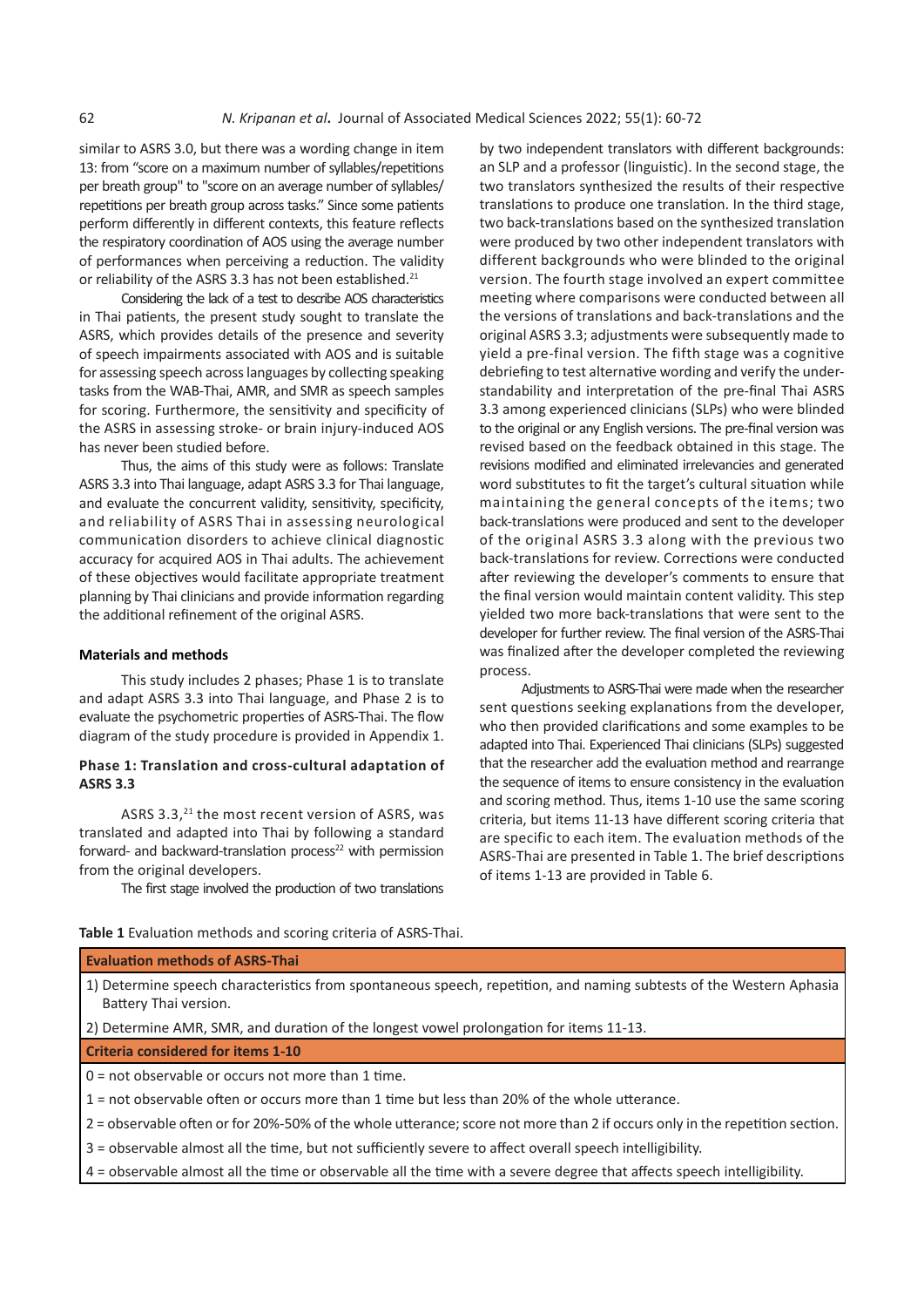| <b>Criteria for item 11</b>                                                                                                          |                                                                                                                       |  |  |  |  |  |  |
|--------------------------------------------------------------------------------------------------------------------------------------|-----------------------------------------------------------------------------------------------------------------------|--|--|--|--|--|--|
| $0 = normal repetition rate$                                                                                                         |                                                                                                                       |  |  |  |  |  |  |
| 1 = mild distortion (of placement - manner and/or voiced-voiceless, easily perceived as the target sounds) and occurs a<br>few times |                                                                                                                       |  |  |  |  |  |  |
| often                                                                                                                                | 2 = mild distortion (of placement - manner and/or voiced–voiceless, easily perceived as the target sounds) but occurs |  |  |  |  |  |  |
|                                                                                                                                      | 3 = moderate distortion (misses the target sound for more than one feature of placement, manner, voiced, voiceless)   |  |  |  |  |  |  |
| 4 = severe distortion (not perceived as the target sounds)                                                                           |                                                                                                                       |  |  |  |  |  |  |
| <b>Criteria for item 12</b>                                                                                                          |                                                                                                                       |  |  |  |  |  |  |
| $0 =$ normal sequencing phonation rate                                                                                               |                                                                                                                       |  |  |  |  |  |  |
| $1 =$ slow (SMR repetitions)                                                                                                         |                                                                                                                       |  |  |  |  |  |  |
| 2 = mild pause between words and/or mild distortion (easily perceived as the target sounds)                                          |                                                                                                                       |  |  |  |  |  |  |
| 3 = moderate pause between words and/or moderate distortion                                                                          |                                                                                                                       |  |  |  |  |  |  |
| $4$ = severe pause between words and/or severe distortion (not perceived as the target sounds)                                       |                                                                                                                       |  |  |  |  |  |  |
| <b>Criteria for item 13</b>                                                                                                          |                                                                                                                       |  |  |  |  |  |  |
| Reduced words per breath group                                                                                                       | Reduced # of AMR repetitions per breath group                                                                         |  |  |  |  |  |  |
| $0 =$ more than 7 syllables                                                                                                          | $0 =$ more than 7 times                                                                                               |  |  |  |  |  |  |
| $1 = 6-7$ syllables                                                                                                                  | $1 = 6 - 7$ times                                                                                                     |  |  |  |  |  |  |
| $2 = 4-5$ syllables<br>$2 = 4-5$ times                                                                                               |                                                                                                                       |  |  |  |  |  |  |
| $3 = 3-4$ syllables<br>$3 = 3-4$ times                                                                                               |                                                                                                                       |  |  |  |  |  |  |
| $4 = 2$ syllables or less                                                                                                            | $4 = 2$ times or less                                                                                                 |  |  |  |  |  |  |

At first, ASRS-Thai produced a confusing and less comprehensible result due to an attempt to retain the entire sentence structure and literal meaning of the original version. The suggestions from experienced clinicians matched the suggestions provided by Brislin *et al*. for writing in a short, concise form; providing context; and minimizing the use of colloquialisms, subjunctives, multiple verbs, and vague words in the formulation of the instruments.<sup>23</sup> The ASRS-Thai provides context by adding a few examples: e.g., in item 1, "Speech distortion but target sound still perceived, e.g., distortion of the /s/ of /sà-bùː/ (meaning soap in Thai)"; in item 2, "Substitution with a distorted sound. e.g., substitution with distorted /t/ for /s/ of /sà-bùː/ (meaning soap in Thai)"; in item 10, "use of other words with related meanings," and "/sh../ (shirt) for /kaːŋ-keːŋ/ (pants)" was added due to the confusion caused by translation of the original example into Thai (i.e., "/t͡ɕʰɔ́ːn/ (spoon) for /sɔ̂ːm/ (fork)") that may be interpreted as unclear speech instead of semantic paraphasias.

Other concerns from experienced Thai clinicians were related to clarifications of scoring criteria, such as those in Strand *et al*. <sup>16</sup> and Wambaugh *et al*. <sup>20</sup> for the specification of the criteria and provision of particular scorings and subtle behaviors (e.g., mildly segmented SMRs; slight voicing error detected in AMRs; and slow, segmented speech in conversation) that could be helpful for ratings among clinicians and researchers. Therefore, the criteria of items 11 and 12 were revised in the ASRS-Thai based on the references from the developer (Table 1). Item 13 was divided into two categories, and quantifying nouns were added to

the scorings:  $0 =$  more than seven syllables,  $0 =$  more than seven times. An example of how to count was also added: "count  $/p/ = 1$  time." The final version of ASRS - Thai is presented in Appendix 2.

# **Phase 2: Psychometric properties evaluation of ASRS-Thai**

ASRS-Thai was administered to 30 adults with neurological speech or language disorders in conjunction with ATTA and the Western Aphasia Battery Thai version (WAB-Thai), to determine concurrent validity, sensitivity, specificity, intra-rater reliability, and inter-rater reliability.

## **Participants**

Thirty adults were recruited for this study by following these inclusion criteria:

- 1. a history of cerebrovascular accidents or acquired brain injury and in a stable condition (vital signs are stable and within normal limits $24$ ).
- 2. a rehabilitation physician's or SLP's diagnosis of neurological speech or language problems
- 3. age greater than 20 years
- 4. native Thai speakers
- 5. apparent normal hearing: the hearing was analyzed while the patient was conversing with the researcher at a normal level of loudness; if the researcher had to speak louder or repeat questions or information several times, the patient was not selected.
- 6. apparent normal vision or having appropriate visual aids: patients were asked if they wore glasses and whether they had visual problems that interfered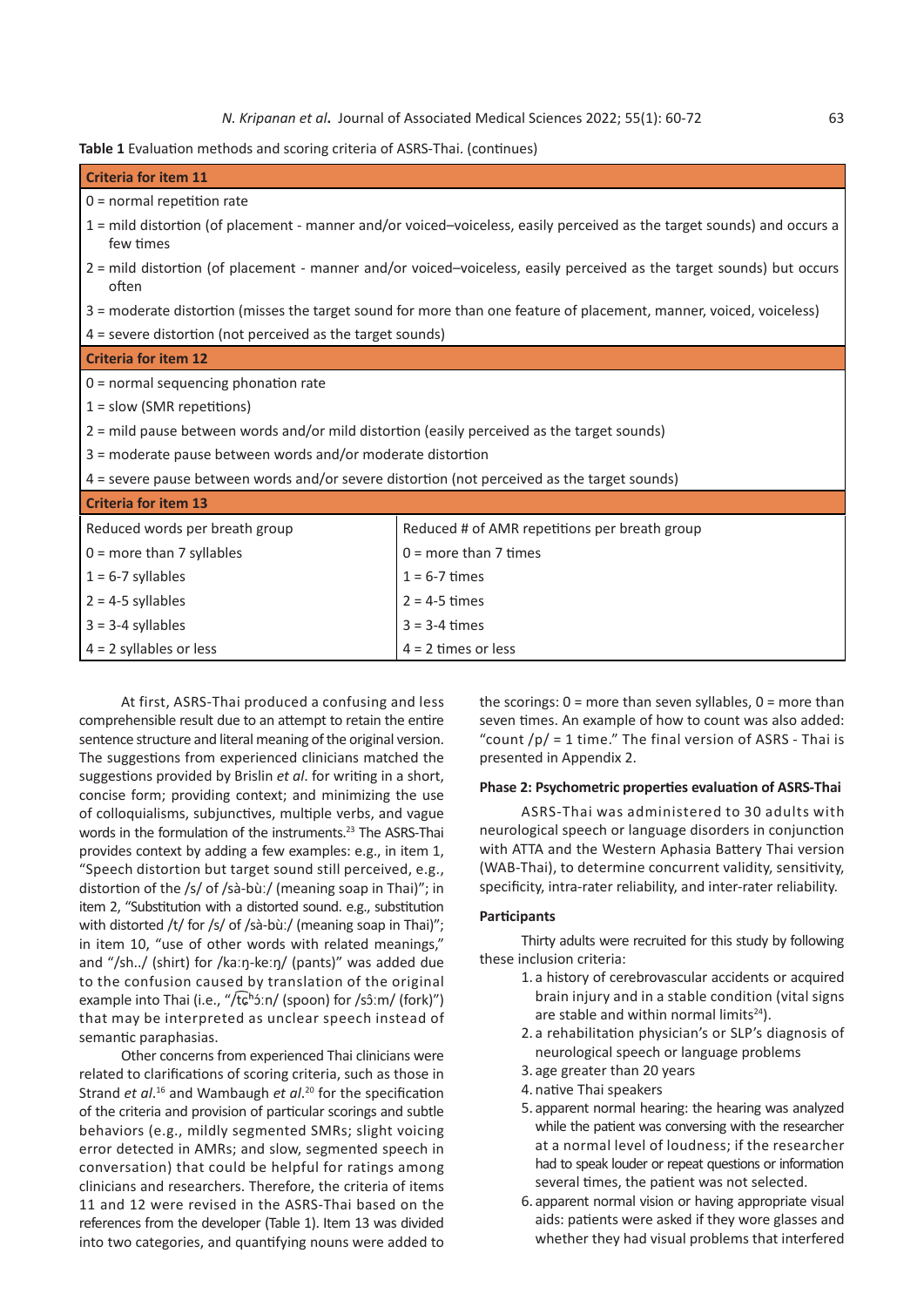with their daily activities.

- 7. could repeat /pǝ-tǝ-kǝ/ 0-8 times within 5 s<sup>12</sup>
- 8. a score of 4 and above out of a total score of 10 on the comprehension subtest in the Western Aphasia Battery Thai version<sup>25, 26</sup>

Exclusion criteria were as follows:

- 1. patients with any condition that would limit their ability to participate in the study, such as unstable vital signs, unconsciousness, discomfort, dizziness, drowsiness, inattention, confusion, slow responses to stimulation, unresponsiveness, lack of co-operation, or on a respirator.
- 2. patients comorbid with Parkinson's disease or other neurodegenerative diseases.
- 3.refusal to provide informed consent

All participants were considered to have neurological speech or language problems with or without AOS. Written consent was obtained from all participants according to the committee's guidelines. Two participants were excluded due to their having Parkinsonism. Hence, the data of 28 participants were used in this study. Table 2 presents the demographic information of the participants.

**Table 2** Demographic information of the participants.

| <b>Gender</b>                                                                                                           |                          |
|-------------------------------------------------------------------------------------------------------------------------|--------------------------|
| Male                                                                                                                    | 21 (75%)                 |
| Female                                                                                                                  | 7 (25%)                  |
| Age                                                                                                                     |                          |
| Mean (SD)                                                                                                               | 52.14 (15.59)            |
| Range                                                                                                                   | 26-84 years              |
| <b>Etiology</b>                                                                                                         |                          |
| 1. Cerebrovascular accident                                                                                             | 23 (82%)                 |
| 1.1 Hemorrhagic                                                                                                         | 8(28.5%)                 |
| 1.2 Ischemic                                                                                                            | 15 (53.5%)               |
| 2. Acquired brain injury                                                                                                | 5(18%)                   |
| Post-onset (all participants are in stable condition)                                                                   |                          |
| Mean (SD)                                                                                                               | 2.06 years (2.41)        |
| Range                                                                                                                   | 7 days-10 years 5 months |
| WAB comprehension score (AQ)                                                                                            |                          |
| Mean (SD)                                                                                                               | 8.16 points (2.02)       |
| Range                                                                                                                   | 4.05-10 points           |
| Diagnosis (the AOS diagnosis is from the agreement of<br>diagnosis among raters, whether presence or absence of<br>AOS) |                          |
| 1. Dysarthria without AOS                                                                                               | 1 (4%)                   |
| 2. Dysarthria with Aphasia                                                                                              | 7 (25%)                  |
| 3. Aphasia without AOS                                                                                                  | 7 (25%)                  |
| 4. Aphasia with AOS                                                                                                     | 13 (46%)                 |
| 5. Dysarthria with AOS                                                                                                  | $0(0\%)$                 |
| 6. AOS alone                                                                                                            | $0(0\%)$                 |

#### **Procedures**

Each participant was evaluated by using WAB-Thai (only for the spontaneous speech, repetition, naming, and word-finding subtests), and the ATTA (only for the vowel prolongation, diadochokinetic rate, repetition, spontaneous speech, and automatic speech activities). A video recording was made of the evaluation by the researcher, who used an iPhone XR (Rater #1).

Performances on WAB-Thai, vowel prolongation, and diadochokinetic rate (both AMR and SMR) were used for collecting speech samples to observe the speech performance of each participant and provide a score for ASRS-Thai. ASRS-Thai consisted of 13 items rated on a 5-point scale to determine speech characteristics from the spontaneous speech, repetition, and naming sections of the WAB-Thai. The criteria for scoring are presented in Table 1.

ATTA has words and sentences in Thai language that could be used as supplementary motor speech tasks to reveal patients' speech performances for the clinical diagnosis of AOS. Performance in ATTA was used for the clinical diagnosis of AOS through perceptual judgment. The inter-rater agreement of clinical diagnosis results from the ATTA regarding the presence of AOS was used to analyze the sensitivity and specificity of the ASRS-Thai. Each subtest of ATTA had a scoring system. Vowel prolongation and the diadochokinetic rate subtest were assessed by asking participants to sustain a vowel sound  $\frac{1}{a}, \frac{u}{v}$ , and  $\frac{ii}{2}$  as long as possible two times and to produce the syllables / pǝ/, /tǝ/, /kǝ/, and /pǝ-tǝ-kǝ/ as quickly as possible within 15 s. Raters reported the results of vowel prolongation or maximum phonation time (MPT) in s and AMR and SMR by the frequency of the repetition of syllables. The repetition subtest consisted of 34 words or sentences for the participant to imitate after the examiner, which was rated on a 3-point scoring scale. The subtest for spontaneous speech and automatic speech consisted of two tasks that included 6 items. The first task was to produce spontaneous speech by describing the picture; the second task was to assess automatic speech and used a 4-point scoring scale. The criteria for scoring are presented in Table 3.

**Table 3** Scoring criteria of the Apraxia Test for Thai Adults (ATTA) in repetition, spontaneous speech, and automatic speech subtest.

| <b>Criteria for repetition subtest</b>                                                                                            |
|-----------------------------------------------------------------------------------------------------------------------------------|
| 2 = correct, prompt, no struggle, no articulatory error                                                                           |
| $1$ = self-correction, significant delay, visible or audible searching,<br>one or more articulatory errors                        |
| $0 =$ no response or failed attempts by not producing a word<br>or producing a word by using the wrong number of syllables        |
| Criteria for spontaneous speech and automatic speech subtest                                                                      |
| $3$ = the characteristics of a two-word phrase or four-word<br>sentence, all of which are appropriate and with correct<br>grammar |
| $2$ = a partially correct or trial-and-error response                                                                             |
| $1$ = defective speech, visible or audible search, articulatory error                                                             |
| $0 = no$ response                                                                                                                 |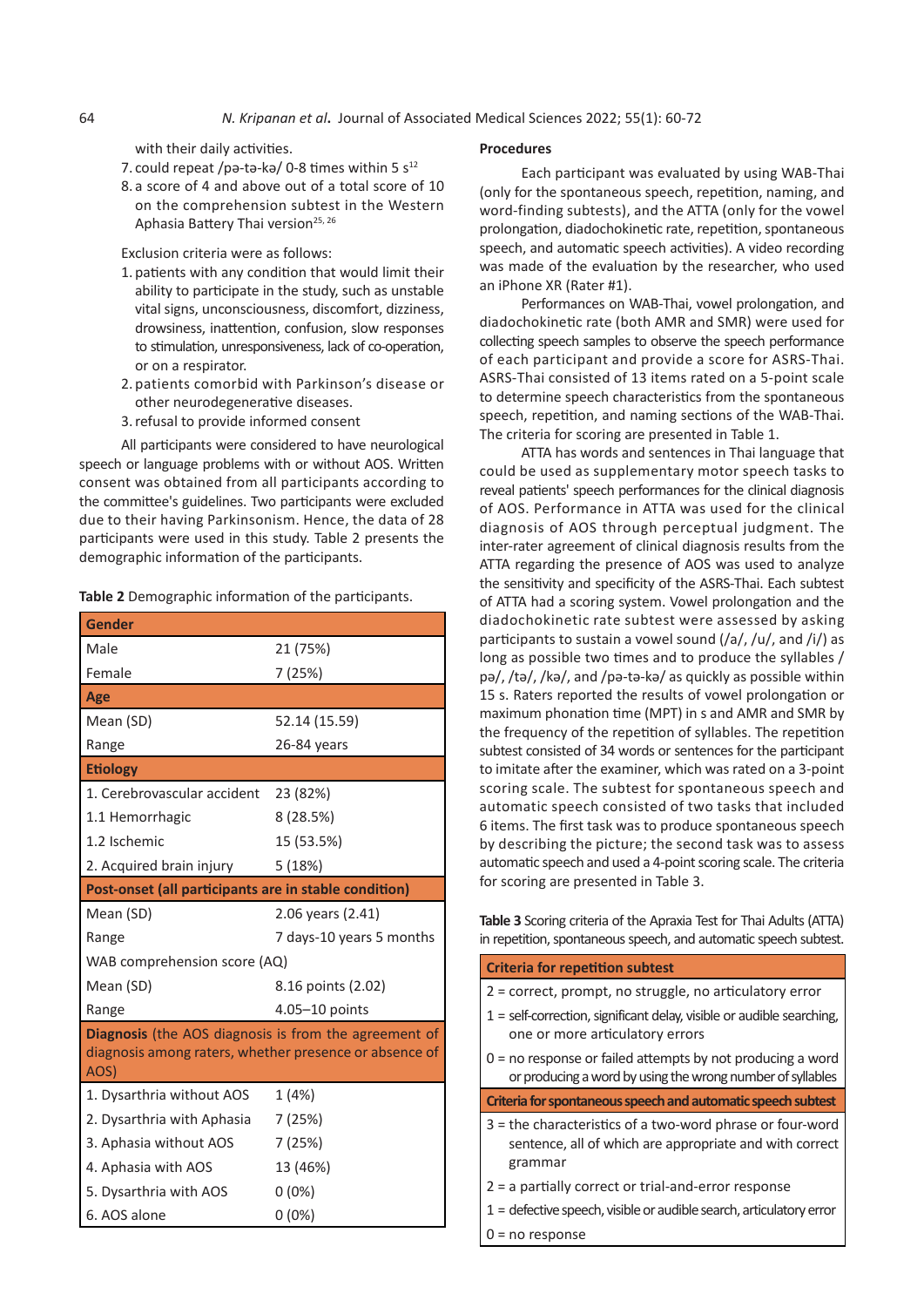All raters were instructed by the researcher on scoring ATTA for clinical diagnosis and on scoring ASRS-Thai (Rater#1). They were all experienced SLPs: Rater#1 had 7 years of experience as an SLP at the Sirindhorn National Medical Rehabilitation Institute; Rater#2 had 9 years of experience as an SLP at the Rehabilitation Unit, Vejjarak Lampang Hospital; Rater#3 had 21 years of experience as an SLP at the Department of Rehabilitation, Chulalongkorn Hospital; Rater#4 had 23 years of experience as an SLP at the Department of Rehabilitation, Somdejprapinklao Hospital; and Rater#5 had 26 years of experience as an SLP at the Department of Ear Nose Throat, Bhumibol Adulyadej Hospital. All the raters watched the video recordings and independently scored the participants while at their hospitals (in quiet rooms), i.e., independent from the other raters and the researcher (Rater#1). No rater was involved with the original ASRS development or had seen the original version. Raters 2-5 were provided with limited information-age, etiology, onset, and WAB-Thai comprehension scores-without any diagnosis. The etiological information provided to raters was regarding cerebrovascular accidents and hemorrhagic, ischemic, or acquired brain injury, with no information regarding lesions in the brain or MRI or CT scan results. All video recordings were named by using an alphanumeric code instead of the participants' real names. Raters 1-3 were selected for evaluation of intra-rater reliability based on the number of clinical experiences for comparison. Raters 2-3 (the clinicians participating in the research) received new randomly coded video recordings 14 days after the first scoring; the first-score results were collected immediately after the scoring was finished. Rater #1 (the researcher) rescored the video recordings 20 months after the first scoring to avoid the bias from remembering the first scoring since Rater#1 was both the evaluator and recorder of the videos.

#### **Data analysis**

Validity of ASRS-Thai was assessed by obtaining the results of all the samples from ATTA and ASRS-Thai to calculate concurrent validity, sensitivity, specificity, and the cut-off point.

Concurrent validity is the correlation between ASRS-Thai and ATTA, an existing well-established scale, calculated by using the Pearson correlation coefficient with IBM SPSS 26. Values near 0 indicate no correlation, and values near ±1 indicate a very strong correlation. A negative sign indicates that the 2 variables are inversely related, that is, as one variable increases, the other variable decreases. A value less than 0.3 indicates a poor correlation; values between 0.3 and 0.5 indicate a fair correlation; values between 0.6 and 0.8 indicate a moderately strong correlation, and values of at least 0.8 indicate a very strong correlation.<sup>27</sup>

Sensitivity refers to the proportion of individuals with AOS who are shown to have AOS on ASRS-Thai, based on the reference standard (clinical judgment of patient's performance on ATTA). Specificity indicates the proportion of individuals without AOS who are shown not to have AOS on ASRS-Thai. The majority diagnosis among the five raters -i.e., at least three of five raters agreed to the presence or absence of AOS -was used for the AOS diagnosis of the

reference standard. The diagnosis results were not retrieved from the consensus evaluation to prevent bias; as senior raters might affect the evaluations of junior raters. As five raters (R#1-5) scored the ASRS-Thai of 28 participants, all data scores were collapsed using the most frequently rated score or a majority rating of each item. The scores of three raters who re-scored the ASRS-Thai were used only for the initial scoring. If the raters did not rate the same score or had two frequently rated values, the median score would be used (the average score featuring a decimal would not be applicable for a cut-off value). All selected scores for the 13 items were compiled into each participant's total score to calculate the cut-off score. The maximum value of the Youden index (Sensitivity+Specificity-1) was used to determine the most appropriate cut-off value.<sup>28</sup> The receiver operating characteristic (ROC) curve was plotted using SPSS version 26 (IBM Corp, Armonk, NY, USA) based on the sensitivity versus 1 - specificity of ASRS-Thai. The area under the ROC curve (AUC) indicates the diagnostic accuracy of the test. An AUC value lower than 0.7 indicates low accuracy, values of 0.7 to 0.9 indicate moderate accuracy, and value more than 0.9 indicate high accuracy.<sup>29</sup>

The reliability of ASRS-Thai was assessed by analyzing the results obtained by independent scoring of ASRS-Thai by multiple raters and measuring the inter-rater and intra-rater reliability. To assess inter-rater reliability, five raters with at least 5 years of experience watched the video recordings of all the participants independently and scored the ASRS-Thai without viewing the scoring results obtained by others. To assess intra-rater reliability, three raters rescored ASRS-Thai independently after the first scoring (Rater#2 and Rater#3 rescored after 14 days; Rater#1 rescored 20 months after the first scoring). The percentage of the sample re-measured to assess intra-rater reliability was 100% (28 videos of 28 participants).

Reliability was computed by using ICCs and IBM SPSS 26, based on a two-way mixed-effects model with absolute agreement type. Values less than 0.5 indicated poor reliability; values between 0.5 and 0.75 indicated moderate reliability; values between 0.75 and 0.9 indicated good reliability, and values greater than 0.90 indicated excellent reliability.30

# **Results**

The psychometric properties of ASRS-Thai were assessed in all 28 participants aged 26-84 years with neurological speech or language disorders from cerebrovascular accidents or acquired brain injuries. Demographic information of the participants is provided in Table 2.

Concurrent validity of ASRS-Thai total score was estimated by comparing ASRS-Thai average total scores of all raters with the average score of all raters for each part of ATTA by using Pearson correlations. These data are provided in Table 4.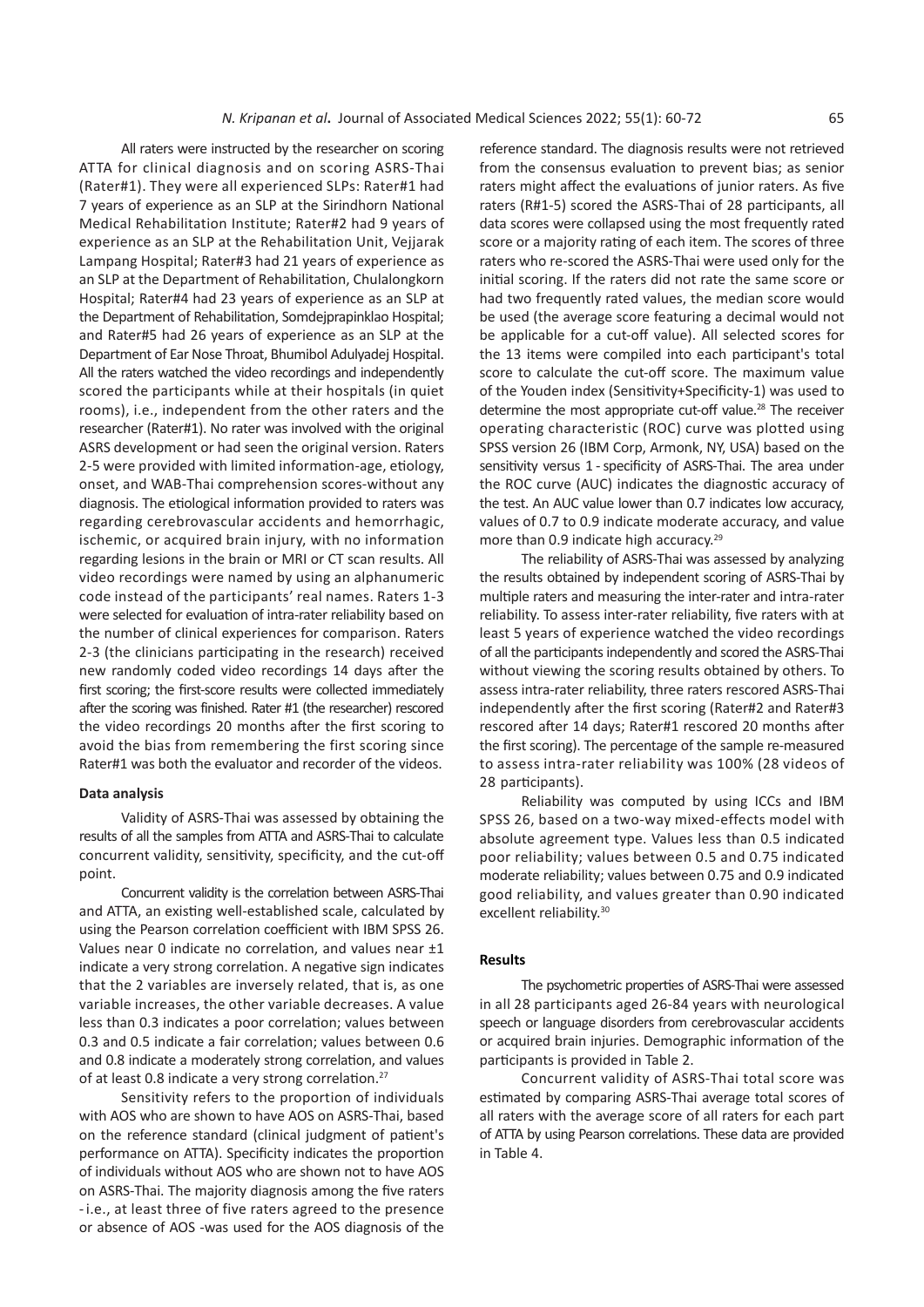**Table 4** Pearson correlations between the Apraxia of Speech Rating Scale Thai version (ASRS-Thai) and Apraxia Test for Thai Adults (ATTA).

|                        | <b>ATTA</b> |          |                                                                    |            |            |            |  |  |
|------------------------|-------------|----------|--------------------------------------------------------------------|------------|------------|------------|--|--|
|                        | <b>MPT</b>  | AMR      | Repetition<br><b>SMR</b><br><b>Automatic</b><br><b>Spontaneous</b> |            |            |            |  |  |
| ASRS-Thai total scores | $-0.089$    | $-0.323$ | $-0.575**$                                                         | $-0.900**$ | $-0.711**$ | $-0.775**$ |  |  |

*\*\* Correlation is significant at the 0.01 level (two-tailed).*

The optimal cut-off value for ASRS-Thai according to Youden's index was 16. The sensitivity and specificity of the ASRS-Thai using a cut-off value of 16 were 100% and

**Table 5** Cut-off scores, sensitivities, specificities, crosstabulation between ASRS-Thai and the reference standard, and receiver operating characteristic (ROC) curve.

| <b>Cut-off</b> | <b>Sensitivity</b> | <b>Specificity</b> | Youden<br>$(Se+Sp-1)$ |
|----------------|--------------------|--------------------|-----------------------|
| $\mathbf{1}$   | 100.0%             | 0.0%               | 0.000                 |
| 5              | 100.0%             | 6.7%               | 0.670                 |
| 6              | 100.0%             | 13.3%              | 0.133                 |
| 7              | 100.0%             | 20.0%              | 0.200                 |
| 9              | 100.0%             | 26.7%              | 0.267                 |
| 10             | 100.0%             | 33.3%              | 0.333                 |
| 11             | 100.0%             | 53.3%              | 0.533                 |
| 12             | 100.0%             | 60.0%              | 0.600                 |
| 13             | 100.0%             | 73.3%              | 0.733                 |
| 14             | 100.0%             | 80.0%              | 0.800                 |
| 16             | 100.0%             | 86.7%              | 0.867                 |
| 19             | 92.3%              | 86.7%              | 0.790                 |
| 20             | 84.6%              | 93.3%              | 0.779                 |
| 27             | 76.9%              | 93.3%              | 0.702                 |
| 31             | 69.2%              | 93.3%              | 0.625                 |
| 32             | 53.8%              | 100.0%             | 0.538                 |
| 33             | 38.5%              | 100.0%             | 0.385                 |
| 48             | 23.1%              | 100.0%             | 0.231                 |
| 52             | 15.4%              | 100.0%             | 0.154                 |

Reliability was computed by using ICC values. The intra-rater ICCs were 0.96, 0.968, and 0.976, and the inter-rater 86.7%, respectively. In contrast, a cut-off score of 32 yielded a specificity of 100% with a sensitivity of 53.8%. The AUC was 0.964, indicating high diagnostic accuracy (Table 5).

|                               |            | <b>Reference standard</b> | <b>Total</b> |    |
|-------------------------------|------------|---------------------------|--------------|----|
| <b>Crosstabulation</b>        |            | <b>Yes</b>                |              |    |
|                               | <b>Yes</b> | 13 (100%)                 | 2(13.3%)     | 15 |
| <b>ASRS-Thai</b><br><b>No</b> |            | $0(0\%)$                  | 13 (86.7%)   | 13 |
| <b>Total</b>                  |            |                           | 15           | 28 |



ICC was 0.927 for the total score (Table 6).

**Table 6** Intra-raters and inter-rater intraclass correlations (ICC).

|                                         |            | <b>Intra-rater Rater#1</b> |              | <b>Intra-rater Rater#2</b> |       |              | <b>Intra-rater Rater#3</b> |       |              | <b>Inter-rater Rater 1-5</b> |       |              |        |  |
|-----------------------------------------|------------|----------------------------|--------------|----------------------------|-------|--------------|----------------------------|-------|--------------|------------------------------|-------|--------------|--------|--|
| <b>ASRS-Thai (brief</b><br>description) |            |                            | 95% CI       |                            |       | 95% CI       |                            |       |              | <b>95% CI</b>                |       |              | 95% CI |  |
|                                         | <b>ICC</b> | Lower                      | <b>Upper</b> | <b>ICC</b>                 | Lower | <b>Upper</b> | <b>ICC</b>                 | Lower | <b>Upper</b> | <b>ICC</b>                   | Lower | <b>Upper</b> |        |  |
| <b>Phonetic Features</b>                |            |                            |              |                            |       |              |                            |       |              |                              |       |              |        |  |
| Item 1 Sound<br>distortions             | 0.884      | 0.748                      | 0.946        | 0.742                      | 0.44  | 0.881        | 0.663                      | 0.196 | 0.852        | 0.858                        | 0.749 | 0.927        |        |  |
| Item 2 Distorted<br>sound substitution  | 0.876      | 0.732                      | 0.942        | 0.799                      | 0.562 | 0.907        | 0.74                       | 0.315 | 0.89         | 0.8                          | 0.633 | 0.9          |        |  |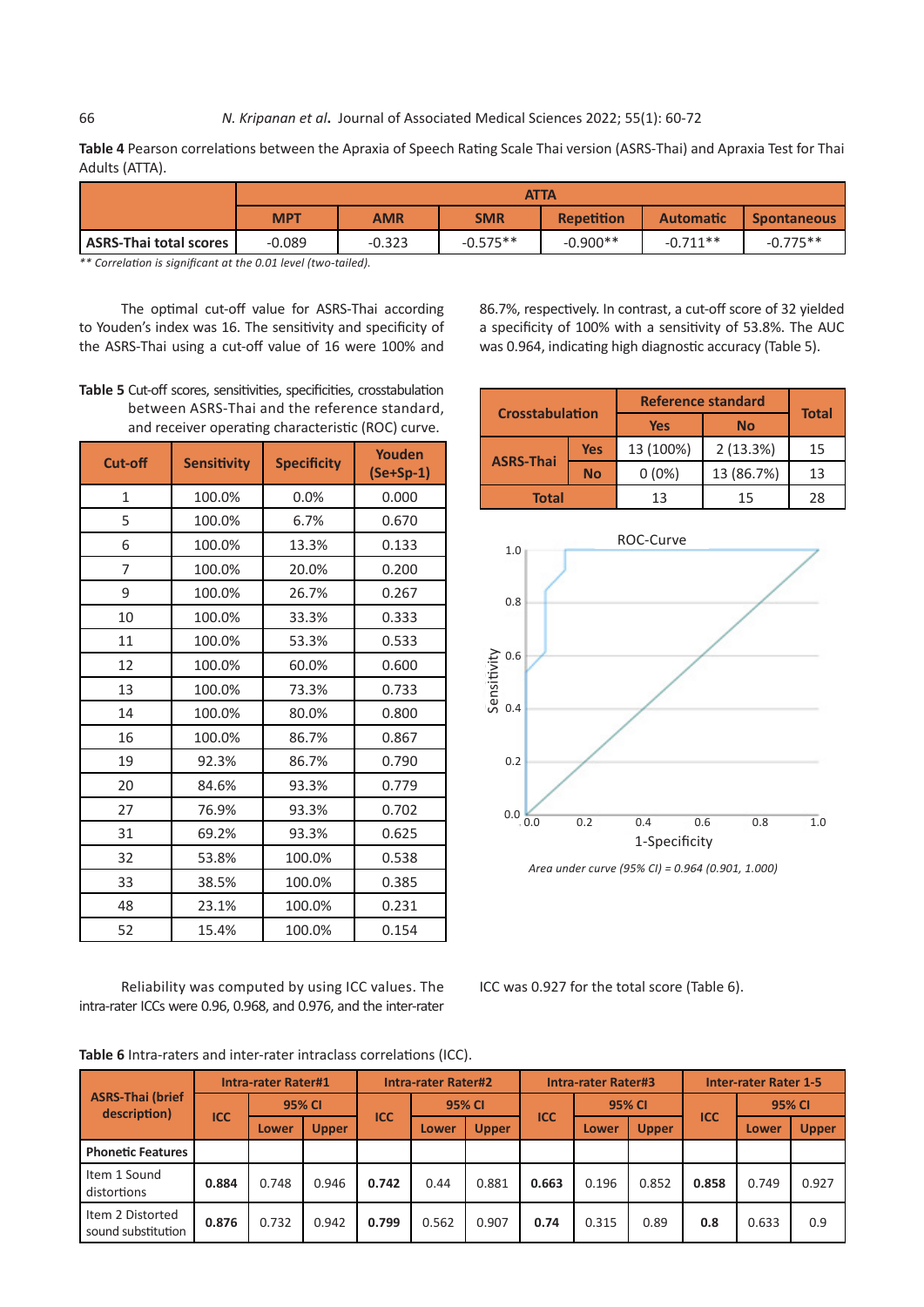|                                                                              |            | <b>Intra-rater Rater#1</b> |              |            |              | <b>Intra-rater Rater#2</b> |            | <b>Intra-rater Rater#3</b> |              |            | <b>Inter-rater Rater 1-5</b> |              |  |
|------------------------------------------------------------------------------|------------|----------------------------|--------------|------------|--------------|----------------------------|------------|----------------------------|--------------|------------|------------------------------|--------------|--|
| <b>ASRS-Thai (brief</b>                                                      |            |                            | 95% CI       |            |              | 95% CI                     |            |                            | 95% CI       |            |                              | 95% CI       |  |
| description)                                                                 | <b>ICC</b> | <b>Lower</b>               | <b>Upper</b> | <b>ICC</b> | <b>Lower</b> | <b>Upper</b>               | <b>ICC</b> | <b>Lower</b>               | <b>Upper</b> | <b>ICC</b> | <b>Lower</b>                 | <b>Upper</b> |  |
| Item 3 Distorted<br>sound additions                                          | 0.723      | 0.402                      | 0.872        | 0.788      | 0.548        | 0.901                      | 0.832      | 0.634                      | 0.922        | 0.718      | 0.518                        | 0.853        |  |
| Item 4 Increased<br>distortions with<br>increased length<br>or complexity    | 0.765      | 0.489                      | 0.892        | 0.875      | 0.731        | 0.942                      | 0.746      | 0.426                      | 0.885        | 0.917      | 0.857                        | 0.957        |  |
| <b>Prosodic Features</b>                                                     |            |                            |              |            |              |                            |            |                            |              |            |                              |              |  |
| Item 5 Syllable<br>segmentation<br>within words                              | 0.941      | 0.874                      | 0.973        | 0.82       | 0.609        | 0.917                      | 0.937      | 0.864                      | 0.971        | 0.774      | 0.593                        | 0.885        |  |
| Item 6 Syllable<br>segmentation<br>across words<br>in phrases/sen-<br>tences | 0.862      | 0.7                        | 0.936        | 0.832      | 0.634        | 0.922                      | 0.953      | 0.898                      | 0.979        | 0.742      | 0.543                        | 0.868        |  |
| Item 7 Slow overall<br>speech rate                                           | 0.866      | 0.71                       | 0.938        | 0.973      | 0.941        | 0.987                      | 0.855      | 0.688                      | 0.933        | 0.869      | 0.775                        | 0.932        |  |
| Item 8 Lengthen<br>segments<br>independent of<br>overall speaking<br>rate    | 0.782      | 0.533                      | 0.898        | 0.75       | 0.468        | 0.883                      | 0.903      | 0.792                      | 0.955        | 0.638      | 0.385                        | 0.809        |  |
| Other                                                                        |            |                            |              |            |              |                            |            |                            |              |            |                              |              |  |
| Item 9 Groping                                                               | 0.926      | 0.808                      | 0.969        | 0.896      | 0.762        | 0.953                      | 0.979      | 0.956                      | 0.99         | 0.875      | 0.777                        | 0.936        |  |
| Item 10 False<br>starts/restarts                                             | 0.82       | 0.606                      | 0.917        | 0.936      | 0.861        | 0.97                       | 0.969      | 0.933                      | 0.985        | 0.858      | 0.753                        | 0.926        |  |
| Item 11 Off-target<br>speech AMRs                                            | 0.826      | 0.616                      | 0.92         | 0.868      | 0.716        | 0.939                      | 0.889      | 0.759                      | 0.949        | 0.869      | 0.769                        | 0.933        |  |
| Item 12 Slow/seg-<br>mented/distorted<br><b>SMRs</b>                         | 0.836      | 0.644                      | 0.924        | 0.906      | 0.799        | 0.956                      | 0.877      | 0.736                      | 0.943        | 0.854      | 0.745                        | 0.924        |  |
| Item 13 Reduced<br>words/AMRs per<br>breath group                            | 0.912      | 0.811                      | 0.959        | 0.99       | 0.978        | 0.995                      | 0.782      | 0.526                      | 0.899        | 0.794      | 0.616                        | 0.897        |  |
|                                                                              |            |                            |              |            |              |                            |            |                            |              |            |                              |              |  |

Total score **0.96** 0.914 0.982 **0.968** 0.932 0.985 **0.976** 0.945 0.989 **0.927** 0.867 0.963 Diagnosis **0.884** 0.749 0.946 **0.964** 0.923 0.983 **0.926** 0.84 0.965 **0.901** 0.829 0.949

**Table 6** Intra-raters and inter-rater intraclass correlations (ICC). (continues)

# **Discussion**

The current translation is based on the developers' unpublished update of ASRS  $3.3<sup>21</sup>$  It can be assumed that the newest version of ASRS-English, the ASRS-3.3, inherits the high validity of the previous version. However, the validity of ASRS-English version 1.0 was evaluated in a group of adults with neurodegenerative and language disorders (progressive aphasia and/or progressive apraxia of speech). In contrast, ASRS-Thai was studied in adults with neurological speech or language disorders resulting from cerebrovascular accidents and acquired brain injuries in conjunction with ATTA, another AOS test available in Thai. Thus, the translation and the differences in the study population, including the types of diseases, ethnicities, and language-related contexts, may

affect the validity. ASRS-Thai underwent systematic forward-translation and back-translation processes with culturally relevant alterations. The alterations included the addition of the evaluation method, rearrangement of the items' sequence, adoption of simpler words to improve understanding, maximization of the clarity of wordings, familiarization of word usage for the target users, and creation of appropriate Thai examples. The back translations were sent to the original developer and expert SLPs to verify content validity. The results indicated that the ASRS-Thai is consistent with the original ASRS-3.3 and evaluates the same aspects.

The results of correlational analyses demonstrated moderate-to-strong negative correlations between the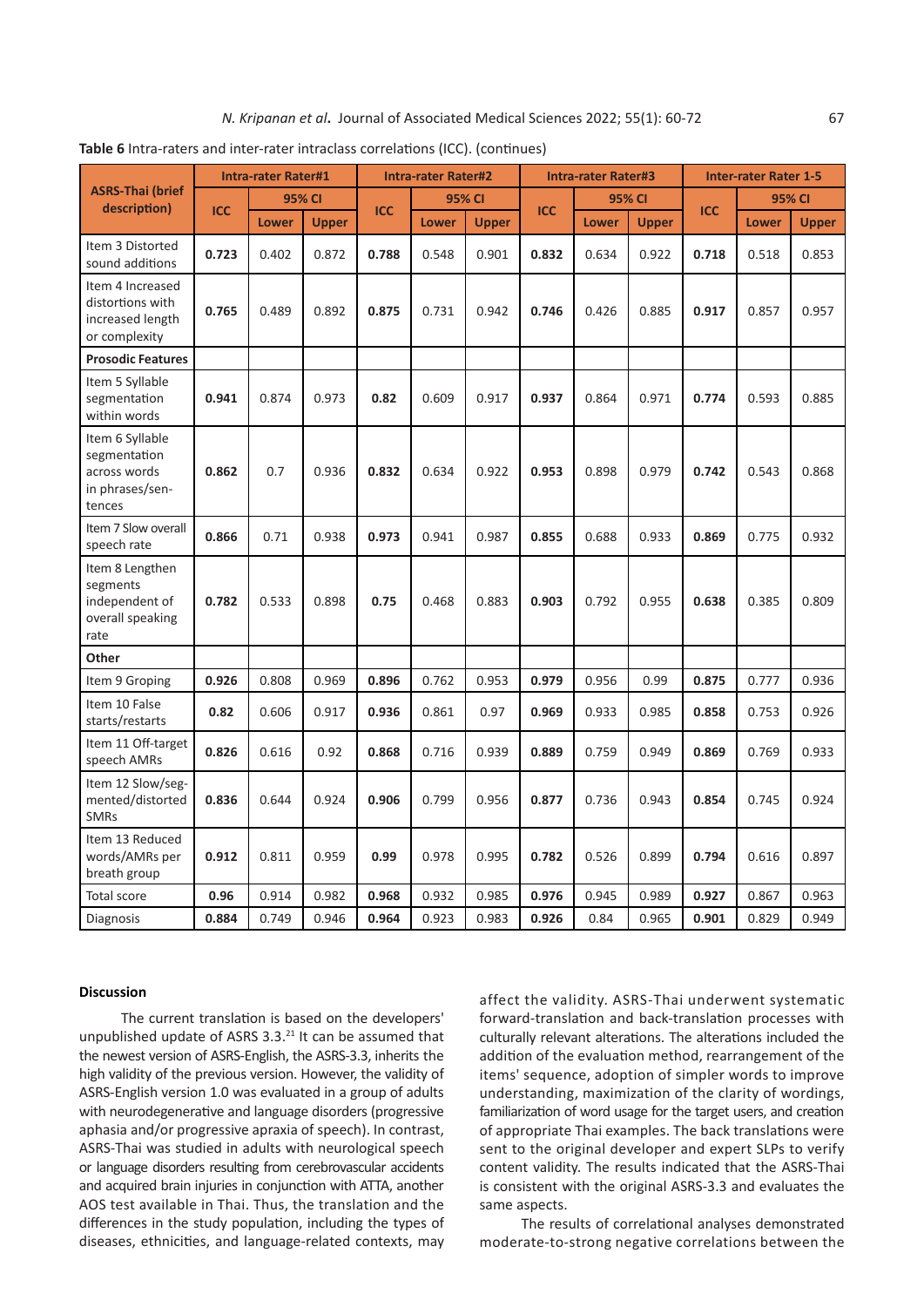three ATTA subtest scores and the total ASRS-Thai scores. ASRS-Thai total score increased, reflecting an increased prevalence of the symptoms observed. However, in the three subtests of ATTA, the score increased, reflecting the absence of a struggle or articulatory error. A strong correlation was observed between the repetition subtest and ASRS-Thai: -0.900, with significance at 0.01. Because both ATTA subtests and ASRS-Thai focus on speech performance, moderate correlations were observed between the automatic speech and spontaneous speech subtests and ASRS-Thai: -0.711 and -0.775, respectively (*p*=0.01 for both). A poor correlation of -0.089 was observed between MPT and ASRS-Thai. The MPT is used to evaluate breath function and increased or decreased MPT does not reflect the symptoms of AOS but instead the symptoms of dysarthria. Individuals with dysarthria may have short MPT because of reduced breath support. Individuals with AOS may not have short MPT but do have short phrases even though they show no evidence of breathing difficulty.<sup>31</sup> A poor correlation of -0.323 was also observed between AMR and the ASRS-Thai. The AMR subtest in ATTA counts the frequency of syllable repetition without considering articulation errors. ASRS-Thai includes two AMR-associated items: off-target speech AMRs as item 11 and reduced words/AMRs per breath group as item 13, for which the scoring criteria of articulation errors were included. Fair correlations were observed between SMR and ASRS-Thai: -0.575, with significance at 0.01. Increased or decreased frequency of sequenced syllable repetition may be prompt suspicion of AOS. Individuals with AOS are unable or show difficulty in maintaining the correct sequence at a normal rate, as evidenced by, for example, item 12 (Slow/segmented/distorted SMRs). Individuals with dysarthria may produce a correct sequence at a slow rate or an incorrect sequence due to misarticulation.<sup>8</sup> Considering these findings, ASRS-Thai is comparable with the currently used test, ATTA. ASRS-Thai is also superior to the AMR subtest and the MPT subtest of ATTA in scoring criteria specific to AOS characteristics.

The results of the sensitivity and specificity analyses suggest that the most appropriate cut-off value of the ASRS-Thai according to Youden's index is 16 (100% sensitivity and 86.7% specificity). The scores used in the cut-off analysis were obtained from the total score of the 28 participants, which combined scores from the most frequent rated score of each item (majority rating) - not the consensus rating. Although the consensus rating was more accurate than the individual ratings, senior raters or persuasive raters might affect junior or passive raters. The consensus rating did not differ significantly from the majority rating.<sup>32</sup> As the inter-rater reliability in this study based on the agreement of scoring ASRS-Thai among five raters, yielded moderate-to-excellent inter-rater reliability for all 13 items, basing the score on the majority rating was appropriate.

A cut-off score of 16 on the ASRS-Thai is higher than the cut-off value of 8 in the original ASRS 1.0. The deviation in cut-off values may be attributed to many factors, including the number of items, scoring criteria, and population. The number of items and scoring criteria of ASRS 1.0 were revised to yield the ASRS 3.3, which was translated and adapted into the ASRS-Thai in this study. The original developers

reported that ASRS is best suited to describe the nature and severity of AOS when present. It is not yet validated as a tool for discriminating AOS from dysarthria or aphasia, and a cut-off score for the ASRS 3.3 has yet to be established. The developers have had some success in using it to detect AOS in patients with degenerative conditions with or without aphasia.<sup>21</sup> The participants in this study were adults with neurological speech or language disorders, mostly from cerebrovascular accidents (82%), without pure AOS (Table 2). The AOS of all 13 participants co-occurred with aphasia. Nonetheless, the clinicians should employ discretion when using this cut-off in rendering a diagnosis of AOS and include diagnostic criteria and related variables that may not be reflected in the rating scale.

The reliability was excellent. The intra-rater ICC for Rater #1 was 0.96 for the total score and ranged from 0.723 to 0.941 for individual items. The intra-rater ICC for Rater #2 was 0.968 for the total score and ranged from 0.742 to 0.99 for individual items. The intra-rater ICC for Rater #3 was 0.976 for the total score and ranged from 0.663 to 0.979 for individual items. The inter-rater ICC for Raters 1-5 was 0.927 for the total ASRS score and ranged from 0.638 to 0.917 for individual items.

Comparable with the ASRS 1.0 and the ASRS 3.0, the inter-rater reliability for the total score of the ASRS-Thai was excellent. Although the inter-rater ICC for individual items of ASRS 3.0 ranged from 0.034 to 0.789, that of the ASRS-Thai ranged from 0.638 to 0.917. The highest levels of agreement for both versions differ. The feature of slow overall speech rate (item 7, ICC=0.789) showed the highest ICC in ASRS 3.0, but the feature of increased distortions with increased length or complexity (item 4, ICC=0.917) was the highest in the ASRS-Thai.

However, some features showed similar ICC values for ASRS 3.0 and ASRS-Thai, such as syllable segmentation within words (ICC=0.737 for ASRS 3.0 and ICC=0.774 for ASRS-Thai), syllable segmentation across words (ICC=0.646 for ASRS 3.0 and ICC=0.742 for ASRS-Thai), and slow overall speech rate (ICC=0.789 for ASRS 3.0 and ICC=0.869 for ASRS-Thai). Features that showed poor rating agreement for both ASRS 3.0 and ASRS-Thai were lengthened vowel and/or consonant segments independent of overall speaking rate (ICC=0.355 for ASRS 3.0 and ICC=0.638 for ASRS-Thai) and distorted sound additions (ICC=0.368 for ASRS 3.0 and ICC=0.718 for ASRS-Thai).

Additional explanations of item 3 (distorted sound additions) may improve agreement among the raters. Furthermore, differentiating the guidelines of prosodic features (items 5-8), modification of scoring, and training to identify each feature's characteristics through the use of video examples could also help achieve rater score agreement, as suggested by Strand *et al*. in ASRS 1.0.<sup>16</sup>

Although the ASRS-Thai was carefully translated from the most recent version of the ASRS by using the backward-translation approach and included the original developer in the translation process to improve the translation accuracy, recommendations for the use of the ASRS-Thai will include further revisions and improvements, the use of an instruction manual, and identification of severity judgment indicators.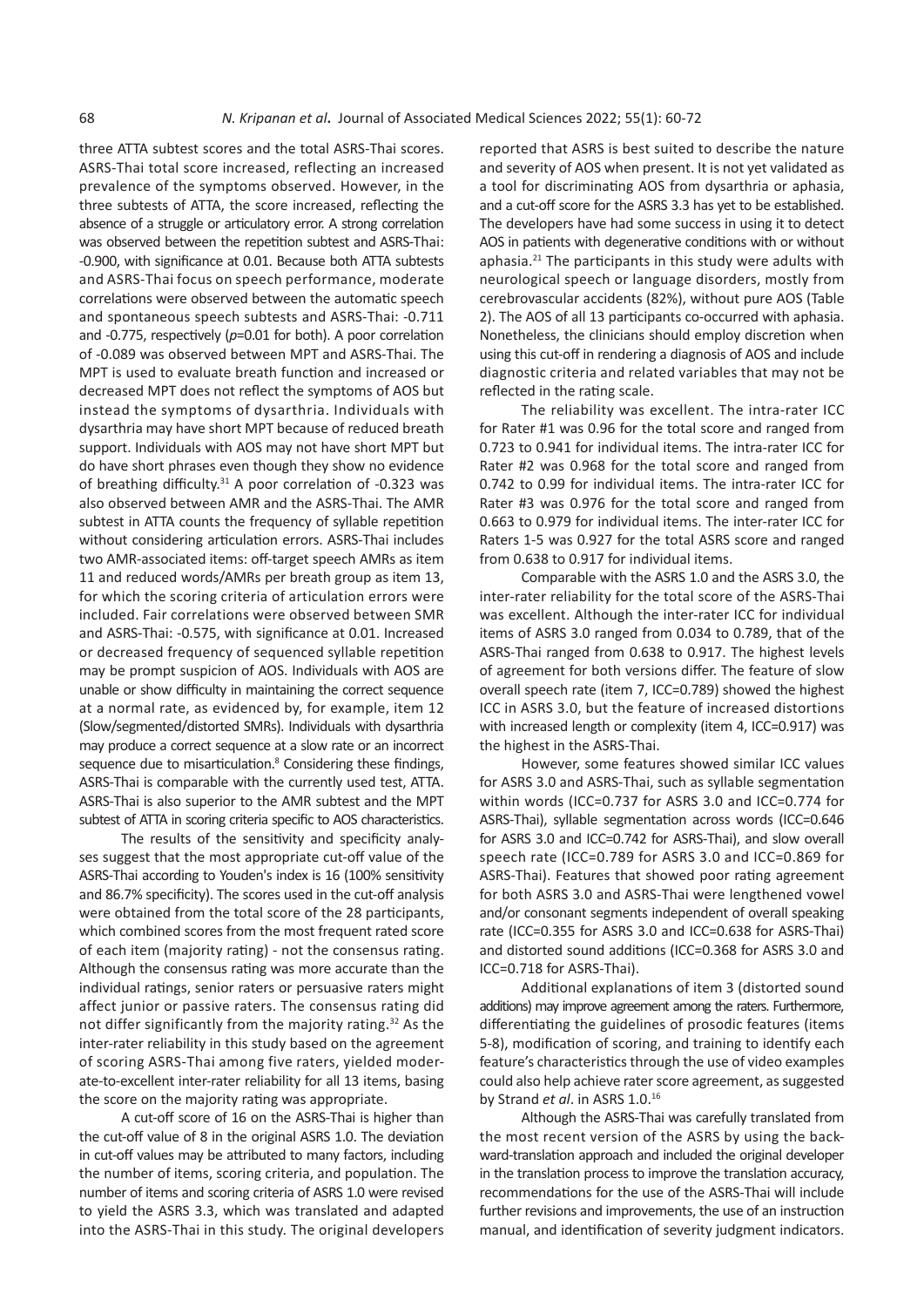Furthermore, the ASRS-Thai is only available for stroke patients and needs to be used in conjunction with the WAB-Thai. The AOS group in this study was small and featured no cases of pure AOS; all AOS participants also presented with aphasia due to cerebrovascular accidents. Additional data collection in future studies will require testing in a larger sample size with a wide range of severities, including pure AOS if possible.

#### **Conclusion**

In conclusion, the ASRS-Thai is a reliable and valid tool to describe the characteristics of speech features and rate the severity of AOS in clinical use. These features are anticipated to benefit Thai clinicians since existing AOS-related data are lacking in contexts specific to Thai language.

#### **Ethical approval**

This study was approved by the Research Ethics Committee of Faculty of Associated Medical Sciences, Chiang Mai University (Approval ID: AMSEC-61EX-038); the Research Ethics Committee of Faculty of Medicine, Chiang Mai University (Approval ID: NONE-2561-05641); and the Research Ethics Committee of Chiang Mai Neurological Hospital (Approval ID: EC 004-62).

### **Conflict of interest**

The authors have declared that no competing interests existed at the time of publication.

#### **Acknowledgements**

This research was supported by Faculty of Associated Medical Sciences, Chiang Mai University, Chiang Mai University's Teaching Assistant and Research Assistant Scholarships for the 2018–2019 Academic Year, Graduate school, and Academic Support Scholarship from the Department of Medical Services, Ministry of Public Health to Nicha Kripanan. The authors would like to thank Dr. Donsuk Pongnikorn for statistical advice and express their sincere gratitude to all the raters and participants for their kind cooperation.

#### **References**

- [1] Duffy JR. Motor Speech Disorders: Substrates, Differential Diagnosis, and Management. 3rd ed. St. Louis, MO: Elsevier Mosby; 2013.
- [2] Jariengprasert C. Speech therapy in cerebrovascular disease patient with communication problems. Vichaiyut newsletter. 2005 (in Thai).
- [3] Gross RG, Grossman M. Update on apraxia. Curr Neurol Neurosci Rep. 2008; 8(6): 490-6. doi: 10.1007/ s11910-008-0078-y.
- [4] Suwanwela N. Stroke Epidemiology in Thailand. J Stroke. 2014; 16(1): 1-7. doi: 10.5853/jos.2014.16.1.1.
- [5] Kongbunkiat K, Kasemsap N, Thepsuthammarat K, Tiamkao S, Sawanyawisuth K. National data on stroke outcomes in Thailand. J Clin Neurosci. 2015; 22(3): 493-7. doi: 10.1016/j.jocn.2014.08.031.
- [6] Wertz RT, LaPointe LL, Rosenbek JC. Apraxia of speech in adults: The disorder and its management. Orlando, FL: Singular publishing; 1984.
- [7] Polanowska KE, Pietrzyk-Krawczyk I. Post-stroke pure apraxia of speech–a rare experience. Neurol Neurochir Pol. 2016; 50(6): 497-503. doi: 10.1016/j.pjnns.2016.08.005.
- [8] Jonkers R, Feiken J, Stuive I. Diagnosing Apraxia of Speech on the Basis of Eight Distinctive Signs. Can J Speech Lang Pathol Audiol. 2017; 41(3): 303-19.
- [9] Ziegler W, Aichert I, Staiger A. Apraxia of Speech: Concepts and Controversies. J Speech Lang Hear Res. 2012; 55(5): S1485-S501. doi: 10.1044/1092- 4388(2012/12-0128).
- [10] Darley FL, Aronson AE, Brown JR. Motor speech disorders. Philadelphia: WB Saunders Company; 1975.
- [11] Akamanon C. The Apraxia test for Thai adults. Bangkok: Ramathibodi Hospital; 1988.
- [12] Sarankawin C. The apraxia test for Thai adults performances of subjects aged 20 to 65 years [thesis]. Bangkok: Mahidol University; 2002.
- [13] Dabul B. ABA-2: Apraxia Battery for Adults–Second Edition. Austin, Texas: PRO-ED; 2000.
- [14] Tanner D, Culbertson W. Quick assessment for apraxia of speech. Oceanside, CA: Academic Communication Associates; 1999.
- [15] Shipley KG, McAfee JG. Assessment in speech-language pathology: A resource manual. 6<sup>th</sup> ed. Plural Publishing; 2019.
- [16] Strand EA, Duffy JR, Clark HM, Josephs KA. The Apraxia of Speech Rating Scale: a tool for diagnosis and description of apraxia of speech. J Commun Disord. 2014; 51: 43-50. doi: 10.1016/j.jcomdis. 2014.06.008.
- [17] Kertesz A. Western Aphasia Battery Revised (WAB-R). Austin, TX: PRO-ED; 2006.
- [18] Santibanez J. Differentiation of the presence and severity of apraxia of speech in English and Spanish speakers [thesis]. University of Texas at Austin; 2016.
- [19] Utianski RL, Duffy JR, Clark HM, Strand EA, Botha H, Schwarz CG, et al. Prosodic and phonetic subtypes of primary progressive apraxia of speech. Brain Lang. 2018; 184: 54-65. doi: 10.1016/j.bandl.2018.06.004.
- [20] Wambaugh JL, Bailey DJ, Mauszycki SC, Bunker LD. Interrater Reliability and Concurrent Validity for the Apraxia of Speech Rating Scale 3.0: Application With Persons With Acquired Apraxia of Speech and Aphasia. Am J Speech Lang Pathol. 2019; 28(2s): 895-904. doi: 10.1044/2018\_AJSLP-MSC18-18-0099.
- [21] Clark HM, Duffy JR, Strand EA, Utianski RL, Josephs KA. The Apraxia of Speech Rating Scale 3.3. Unpublished document; 2018.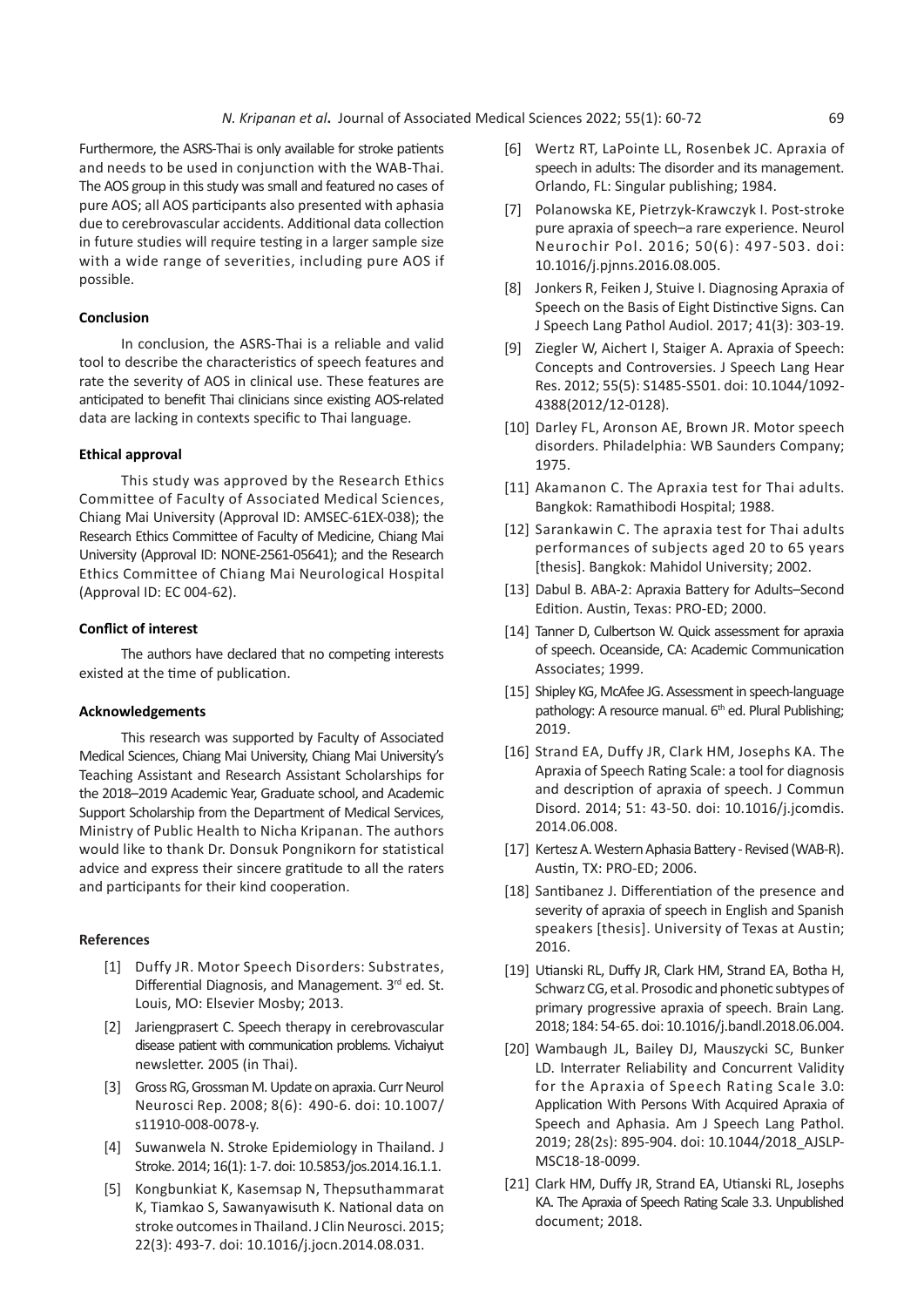- [22] Beaton D, Bombardier C, Guillemin F, Ferraz MB. Recommendations for the cross-cultural adaptation of health status measures. Am Acad Orthop Surg. 2002: 1-9.
- [23] Brislin RW, Lonner WJ, Thorndike RM, Cross-cultural research methods. New York:John Wiley & Sons; 1973.
- [24] MacCarrick G. Medical Leadership and Management A Case-based Approach. London: Springer; 2014.
- [25] Gandour J, Dardarananda R, Potisuk S, Holasuit S. Thai adaptation of the Western Aphasia Battery (WAB). Chiang Mai University; 1994.
- [26] Teerapong W. The comparison of language abilities of Thai aphasic patients and Thai normal subjects by using Thai adaptation of Western Aphasia Battery [thesis]. Bangkok: Mahidol University; 2000.
- [27] Chan YH. Biostatistics 104: correlational analysis. Singapore Med J. 2003; 44(12): 614-9.
- [28] Zhou X-H, McClish DK, Obuchowski NA. Statistical methods in diagnostic medicine. 2<sup>nd</sup> ed. New Jersey: John Wiley & Sons; 2009.
- [29] Swets JA. Signal detection theory and ROC analysis in psychology and diagnostics: Collected papers. New York: Psychology Press; 2014.
- [30] Koo TK, Li MY. A Guideline of Selecting and Reporting Intraclass Correlation Coefficients for Reliability Research. J Chiropr Med. 2016; 15(2): 155-63. doi: 10.1016/j.jcm.2016.02.012.
- [31] Duffy JR, Josephs KA. The Diagnosis and Understanding of Apraxia of Speech: Why Including Neurodegenerative Etiologies May Be Important. J Speech Lang Hear Res. 2012; 55(5): S1518-S22. doi: 10.1044/1092- 4388(2012/11-0309).
- [32] Wu SM, Whiteside U, Neighbors C. Differences in Inter‐Rater Reliability and Accuracy for a Treatment Adherence Scale. Cogn Behav Ther. 2007; 36(4): 230-9. doi: 10.1080/16506070701584367.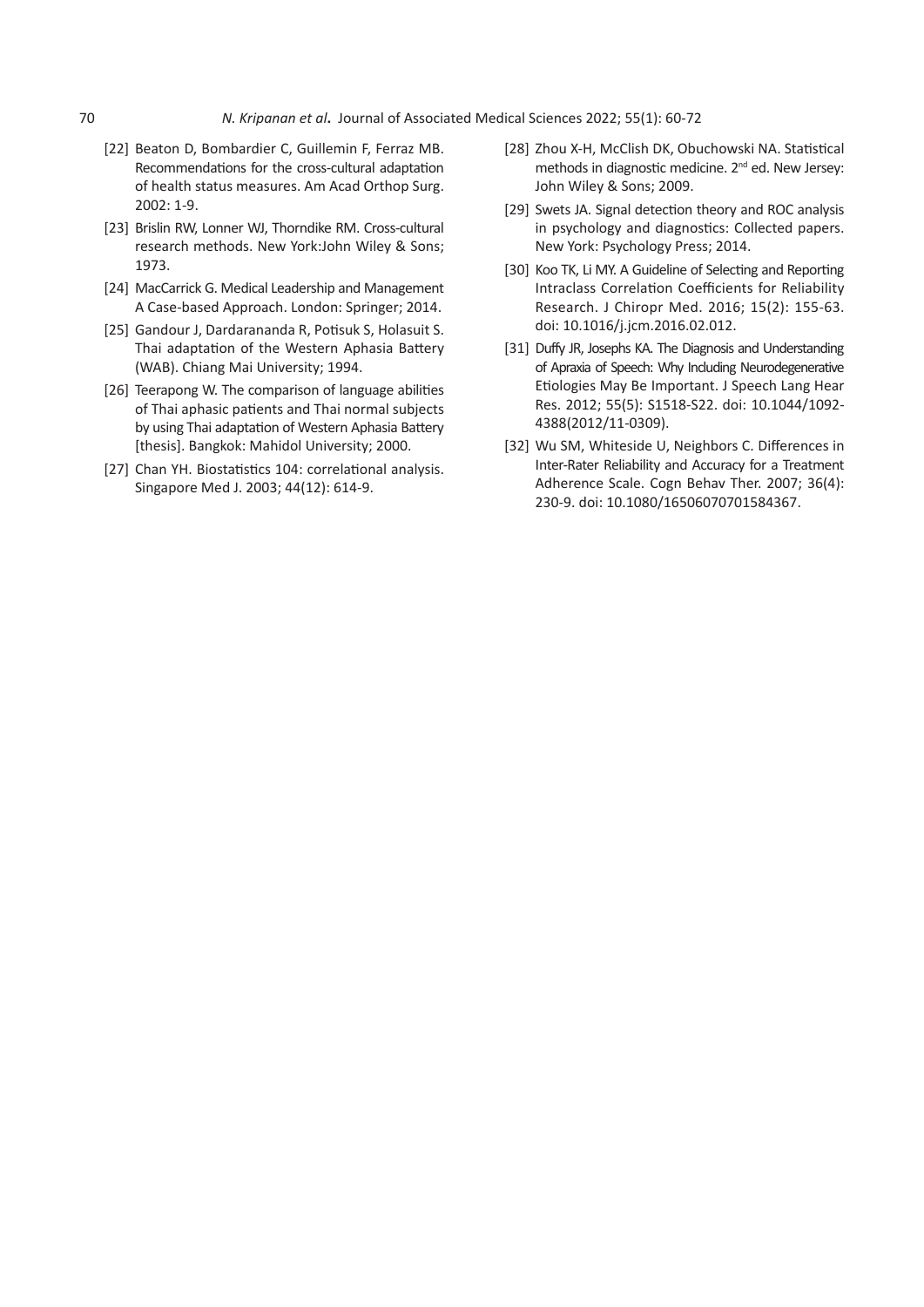# **Appendix 1. Flow diagram of the study procedure**